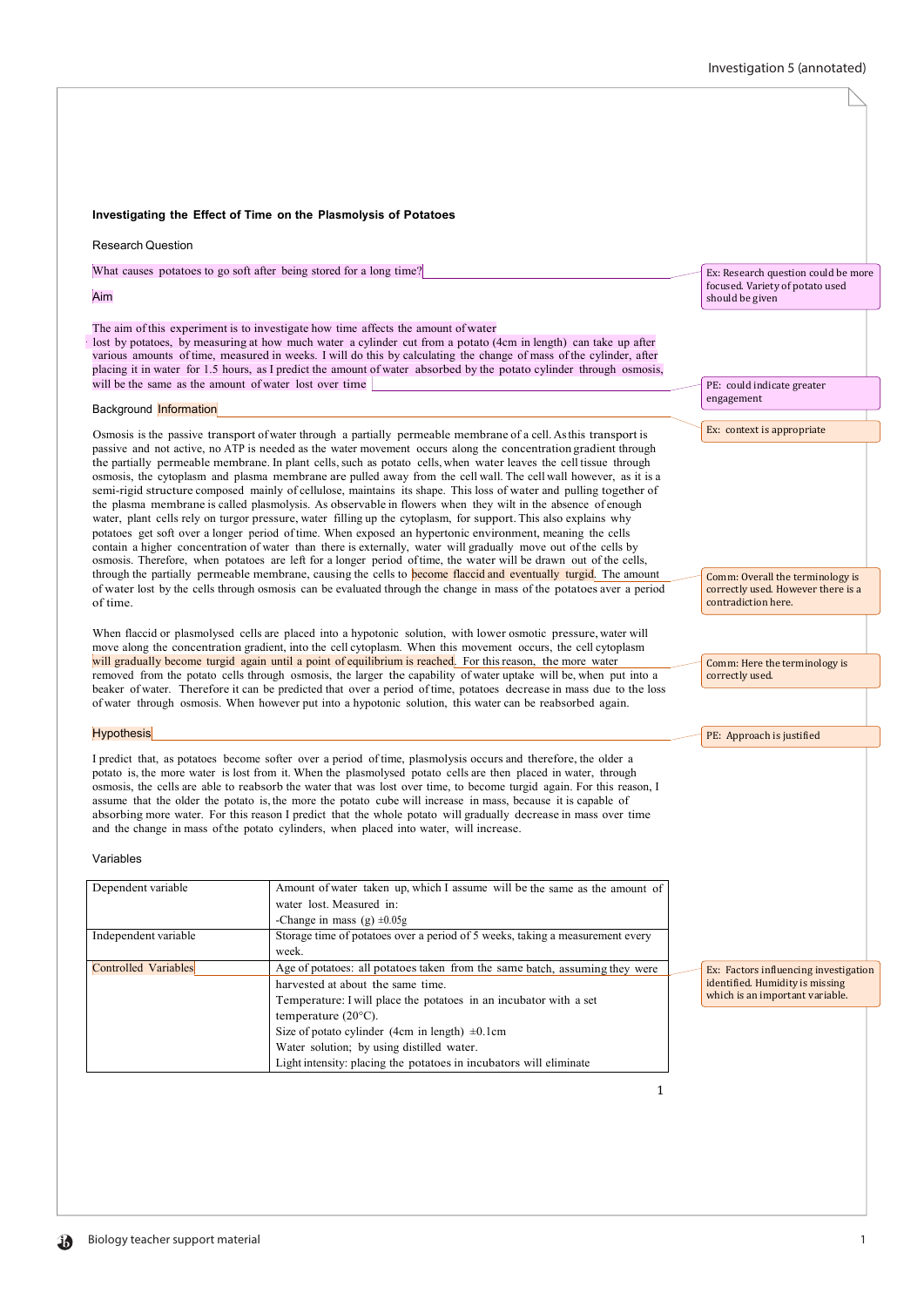|                        | alteration through light.<br>Time of potato cylinders in water (90min) $\pm$ 0.1min                                     |
|------------------------|-------------------------------------------------------------------------------------------------------------------------|
| Uncontrolled Variables | Biological condition of the potatoes: monitored by taking potatoes of the same<br>age, as well as similar size and mass |

## Equipment List:

-Potatoes: twenty-five potatoes from the same type and batch, with about the same size and

# weight.

-Ruler (mm) -Measuring cylinder (20ml) -5 Beakers (500ml) -Distilled water -Two tiles for cutting -Cork borer for cutting potato cylinders -Balance (g) -Incubator set to 20°C -Marker pen -Stop-watch (s)

#### **Method**

1) Select twenty-five potatoes, with approximately the same size and mass, from the same batch and divide them into five groups. Label them accordingly: potatoesin group 1 with the labels 1a, 1b, 1c, 1d, 1e, potatoes in group 2 with the labels 2a, 2b etc.

2) Weigh each potato and record the mass.

3) Place potatoes in groups 2 to 5 into an incubator and turn the temperature to  $25^{\circ}$ C.

4) Take the 5 potatoes of group 1 and using a cork borer, cut a cylinder out of the centre of each potato.

5) Place each cylinder onto a tile and label these tiles according to the potato from which the cylinder was cut from. Carefully, using a millimetre ruler to cut each cylinder to a length of 4cm.

6) Take five 500ml beakers and label them a to e.

7) Fill the beakers with 500ml of distilled water each.

6) Using an mg balance, weigh each cylinder and record the mass in a table.

8) Place each cylinder into one of the prescribed beakers and be careful to start the stopwatch at the same time. 9) After 1.5 hours, take each cylinder out of the beaker and place it on a separate tile, with the prescribed labels a to e.

10) Using a mg scale, weigh the mass again.

11) Record the new results in the table.

12) In intervals of one week, repeat the steps 3 to 10 for the potatoes in each group, so that group two is

investigated in week two, group three in week three etc.

13) Make sure to record the mass of the whole potato before cutting the cylinder.

Comm: Appropriate units and symbols

Ex: Highly appropriate PE: Has selected an appropriate standard protocol and applies it to a

Ex: Equipment list and evaluation

Ex: Should state that they are weighed again before coring.

new/real problem. Ex: Sufficient relevant data Ex: No ethics or environmental issues or safety issues. Comm: Clear presentation

say 20°C

Ex: Attempt to control variable.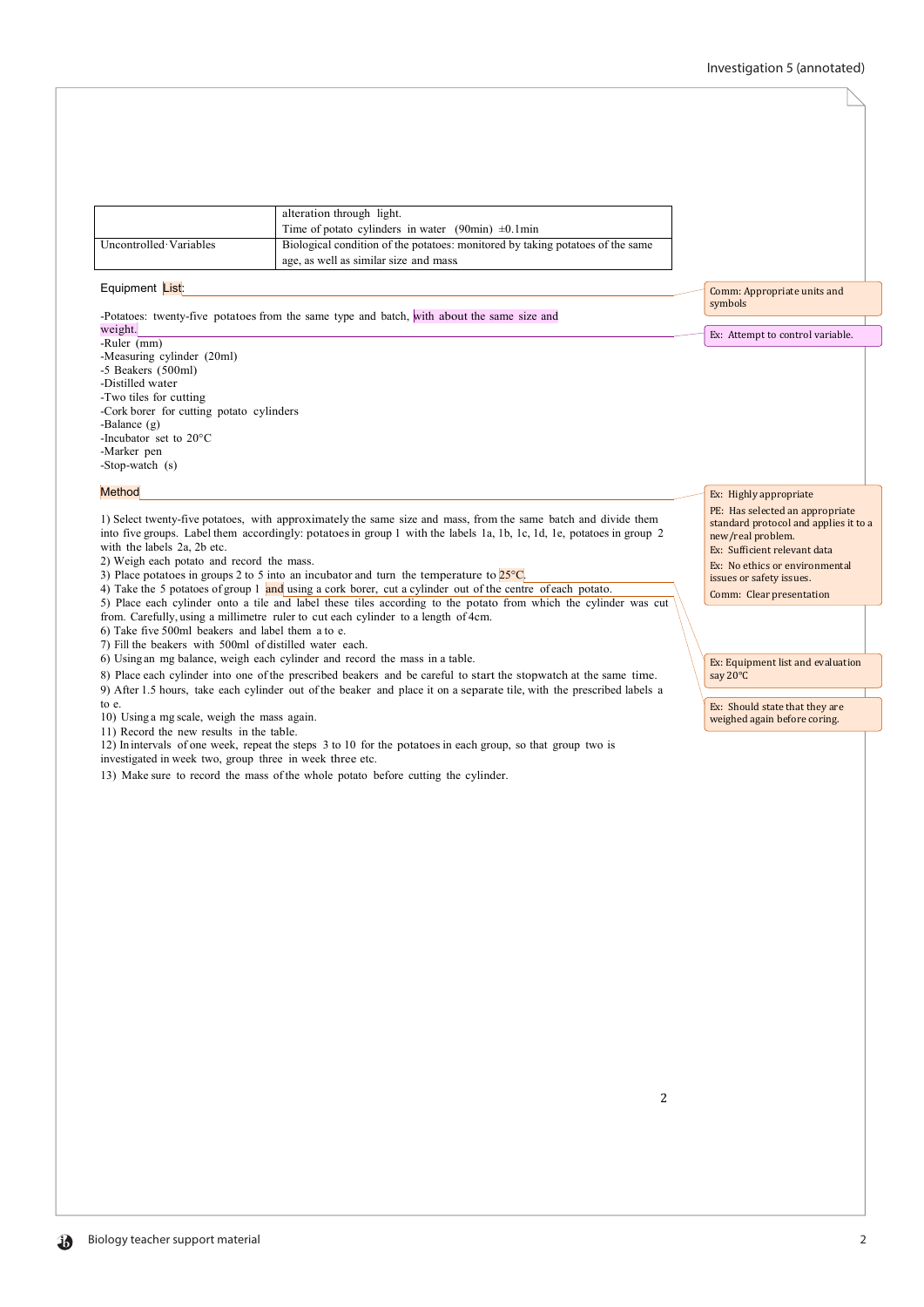|               |                  | Table 1: Data collected for the change of mass of whole potatoes over a period of $5$ weeks. |                                 |                                    |                        |  | An: Sufficient relevant analysis                                                                |
|---------------|------------------|----------------------------------------------------------------------------------------------|---------------------------------|------------------------------------|------------------------|--|-------------------------------------------------------------------------------------------------|
| Time (weeks)  | Potato           | <b>Initial Mass/</b><br>$(g) \pm 0.05g$                                                      | Final Mass /<br>$(g) \pm 0.05g$ | Change in mass<br>$/(g) \pm 0.05g$ | Mean change in<br>mass |  | Comm: Unambiguous data<br>presentation but the significance of<br>*should be mentioned here for |
| Week 0 (Group | A                | 140.6                                                                                        | 140.6                           | $\theta$                           | $\theta$               |  | complete clarity.                                                                               |
| 1)            | B                | 162.6                                                                                        | 162.6                           | $\mathbf{0}$                       |                        |  |                                                                                                 |
|               | $\mathcal{C}$    | 167.1                                                                                        | 167.1                           | $\mathbf{0}$                       |                        |  |                                                                                                 |
|               | D                | 180.7                                                                                        | 180.7                           | $\mathbf{0}$                       |                        |  |                                                                                                 |
|               | E                | 186.7                                                                                        | 186.7                           | $\boldsymbol{0}$                   |                        |  |                                                                                                 |
| Week 1 (Group | $\mathbf{A}$     | 172.3                                                                                        | 169.9                           | $-2.4$                             | $-3.16$                |  |                                                                                                 |
| 2)            | B                | 202.4                                                                                        | 199.2                           | $-3.2$                             |                        |  |                                                                                                 |
|               | $\mathbf C$      | 206.3                                                                                        | 203.3                           | $-3$                               |                        |  | Comm: Decimal places inconsistent                                                               |
|               | D                | 184.7                                                                                        | 179.9                           | $-4.8*$                            |                        |  |                                                                                                 |
|               | E                | 180.0                                                                                        | 177.6                           | $-2.4$                             |                        |  |                                                                                                 |
| Week 2 (Group | $\boldsymbol{A}$ | 187.1                                                                                        | 182.4                           | $-4.4$                             | $-4.42$                |  |                                                                                                 |
| 3)            | B                | 165.5                                                                                        | 161.5                           | $-4$                               |                        |  |                                                                                                 |
|               | $\overline{C}$   | 231.7                                                                                        | 226.4                           | $-4.9$                             |                        |  |                                                                                                 |
|               | D                | 164.6                                                                                        | 160.0                           | $-4.6$                             |                        |  |                                                                                                 |
|               | E                | 171.1                                                                                        | 166.4                           | $-4.2$                             |                        |  |                                                                                                 |
| Week 3 (Group | A                | 187.1                                                                                        | 180.1                           | $-7$                               | $-6.78$                |  |                                                                                                 |
| 4)            | $\mathbf B$      | 168.6                                                                                        | 161.98                          | $-6.02$                            |                        |  | Comm: Decimal places inconsistent                                                               |
|               | $\mathcal{C}$    | 208.0                                                                                        | 200.3                           | $-7.7$                             |                        |  | again.                                                                                          |
|               | D                | 213.4                                                                                        | 206.7                           | $-6.7$                             |                        |  |                                                                                                 |
|               | E                | 182.3                                                                                        | 175.8                           | $-6.5$                             |                        |  |                                                                                                 |
|               |                  |                                                                                              |                                 |                                    |                        |  |                                                                                                 |
| Week 4 (Group | $\mathbf{A}$     | 141.3                                                                                        |                                 | $-8.4$                             | $-8.00$                |  |                                                                                                 |
| 5)            | B                | 156.6                                                                                        | 148.9                           | $-7.7$                             |                        |  |                                                                                                 |
|               | $\mathcal{C}$    | 187.3                                                                                        | 179.4                           | $-7.9$                             |                        |  |                                                                                                 |
|               | $\overline{D}$   | 161.9                                                                                        | 154.4                           | $-7.9$                             |                        |  |                                                                                                 |
|               | E                | 200.9                                                                                        | 192.8                           | $-8.1$                             |                        |  |                                                                                                 |
|               |                  |                                                                                              |                                 |                                    |                        |  |                                                                                                 |

# *Table 1: Data collected for the change of mass of whole potatoes over a period of 5 weeks.*

When measuring the mass of each whole potato, an uncertainty error of  $\pm 0.05$ g has to be taken into consideration, as the scale used was accurate to the nearest  $0.01g.$ 

An: So why not record it as  $\pm 0.01$ g?

3

 $\mathbf{b}$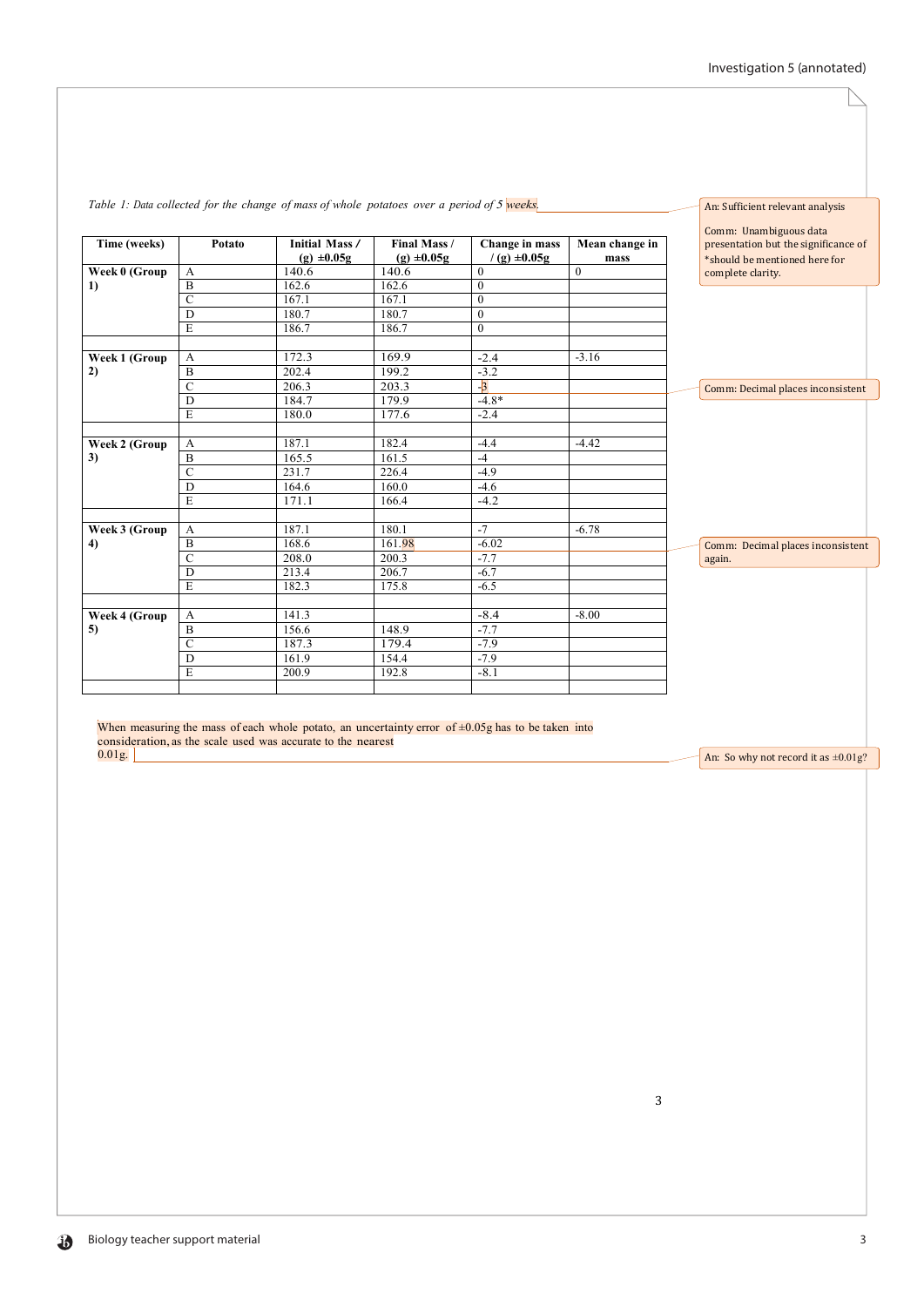Comm: Unambiguous data

Comm: Decimal places inconsistent

presentation.

Table 2: Data collected for the change of mass of potato cylinders, cut out of the whole potatoes measured in *Table 1, when put into a beaker filled with water for 1.5 hours.*

| Time (weeks) | Potato         | <b>Initial Mass /</b><br>$(g) \pm 0.05g$ | Final Mass /<br>$(g) \pm 0.05g$ | Change in<br>mass $/(g)$<br>$\pm 0.05$ g | Mean change<br>in mass |
|--------------|----------------|------------------------------------------|---------------------------------|------------------------------------------|------------------------|
| Week 0       | $\overline{A}$ | 4.09                                     | 4.27                            | 0.18<br>Ţ.                               | 0.16<br>$\mathbf{I}$   |
| (Group 1)    | B              | 4.04                                     | 4.19                            | 0.15                                     |                        |
|              | $\overline{C}$ | 4.12                                     | 4.28                            | 0.16                                     |                        |
|              | D              | 4.05                                     | 4.21                            | 0.167                                    |                        |
|              | E              | 4.09                                     | 4.23                            | 0.14                                     |                        |
|              |                |                                          |                                 |                                          |                        |
| Week 1       | A              | 4.24                                     | 4.54                            | 0.30                                     | 0.32                   |
| (Group 2)    | $\mathbf B$    | 4.08                                     | 4.36                            | 0.28                                     |                        |
|              | $\overline{C}$ | 4.19                                     | 4.45                            | 0.26                                     |                        |
|              | D              | 4.12                                     | 4.57                            | $0.45*$                                  |                        |
|              | E              | 4.25                                     | 4.56                            | 0.31                                     |                        |
|              |                |                                          |                                 |                                          |                        |
| Week 2       | A              | 4.04                                     | 4.39                            | 0.35                                     | 0.47                   |
| (Group 3)    | B              | 4.13                                     | 4.48                            | 0.35                                     |                        |
|              | $\overline{C}$ | 4.08                                     | 4.42                            | 0.34                                     |                        |
|              | D              | 4.13                                     | 4.50                            | 0.37                                     |                        |
|              | E              | 4.10                                     | 4.46                            | 0.36                                     |                        |
|              |                |                                          |                                 |                                          |                        |
| Week 3       | A              | 3.83                                     | 4.30                            | 0.47                                     | 0.47                   |
| (Group 4)    | $\overline{B}$ | 4.00                                     | 4.48                            | 0.48                                     |                        |
|              | $\overline{C}$ | 3.94                                     | 4.40                            | 0.46                                     |                        |
|              | D              | 3.97                                     | 4.43                            | 0.46                                     |                        |
|              | E              | 4.08                                     | 4.56                            | 0.48                                     |                        |
|              |                |                                          |                                 |                                          |                        |
| Week 4       | A              | 4.01                                     | 4.57                            | 0.56                                     | 0.58                   |
| (Group 5)    | $\mathbf B$    | 3.86                                     | 4.49                            | 0.63                                     |                        |
|              | $\overline{C}$ | 4.12                                     | 4.69                            | 0.57                                     |                        |
|              | $\overline{D}$ | 3.90                                     | 4.51                            | 0.58                                     |                        |
|              | E              | 4.06                                     | 4.59                            | 0.57                                     |                        |

Likewise to the measurements for the whole potatoes, an uncertainty error of  $\pm 0.05$ g has to be taken into consideration, as the same scale was used, which was accurate to the nearest 0.01g.

The Mean average in both Tables 1 and 2, was calculated by adding the measurements for each potato, or each cylinder, and dividing the sum by the number of measurements taken for each sample, which in this case is 5.

Mean Average  $\frac{al+a2+a3+a4+a5}{al+a2+a3+a4+a5}$ 5

An: Appropriate and successful analysis though just mean would do (not mean average). Comm: Clear. Can be followed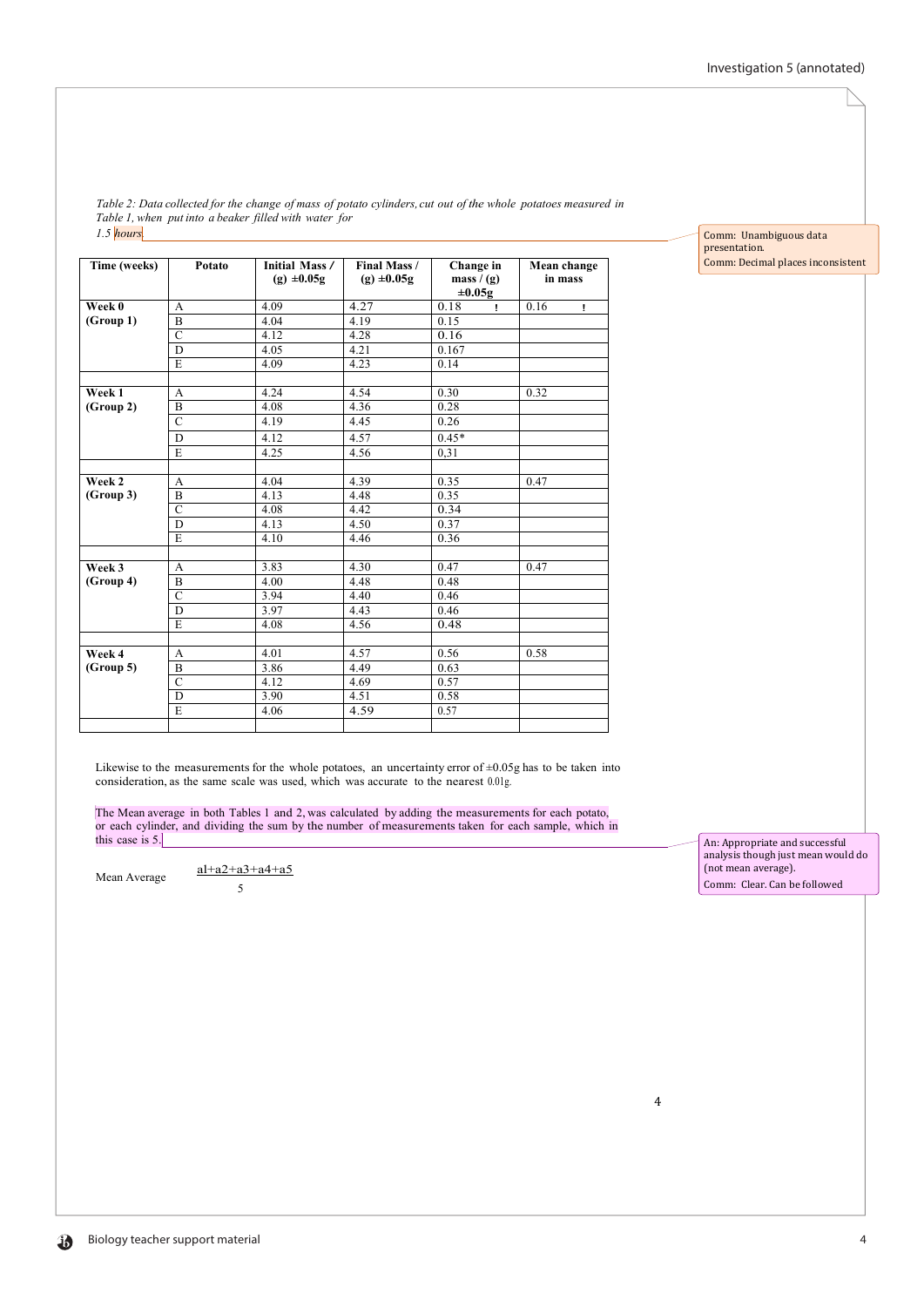Calculation of Standard Deviation and Relative Percentage Value

*Table 3: Standard Deviation and Relative Percentage Value for measurements taken for the change of mass of the whole potatoes.*

| Time (weeks) | Mean decrease in mass<br>$(g) \pm 0.05g$ | <b>Standard deviation</b> | Relative percentage<br>value $(\% )$ |
|--------------|------------------------------------------|---------------------------|--------------------------------------|
| Week 0       |                                          |                           |                                      |
| Week 1       | $3.16*$                                  | 0.98                      | 31.01                                |
| Week 2       | 4.42                                     | 0.35                      | 7.92                                 |
| Week 3       | 6.78                                     | 0.62                      | 9.14                                 |
| Week 4       | 8.00                                     | 0.26                      | 3.25                                 |

*Table 4: Standard Deviation and Relative Percentage Value for measurements taken forthe change of mass for each potato cylinder.*

| Time (weeks) | Mean decrease in mass | Standard deviation | Relative percentage |
|--------------|-----------------------|--------------------|---------------------|
|              | $(g) \pm 0.05g$       |                    | value $(\% )$       |
| Week 0       | 0.16                  | 0.015              | 8.33                |
| Week 1       | $0.32*$               | 0.075              | 24.44               |
| Week 2       | 0.35                  | 0.011              | 3.14                |
| Week 3       | 0.47                  | 0.01               | 2.13                |
| Week 4       | 0.58                  | 0.027              | 4.65                |

The Standard Deviation, recorded in Tables 3 and 4, was calculated in Excel. It shows how widely values are dispersed from the average mean. The relative Percentage value shows the relationship between the standard deviation and the mean average. Dividing the standard deviation by the mean average, and multiplying the result by 100, gives this percentage value.

Calculation of the Percentage Value for the change of mass

The percentage value is calculated by dividing the mean decrease in mass, by the mean initial mass taken each week. Asthe initial masses for both the whole potatoes and the potato cylinders vary due to biological factors, a proportional comparison between the changes of mass cannot be made. Asthe percentage value however, considers the relationship between the initial mass and the change in mass, it can be considered a more accurate form of evaluation.

*Table 4: The Percentage Value for the mean change in mass of the whole potatoes.*

| Time (weeks)  | Mean initial mass $\ell$ (g)<br>$\pm 0.05g$ | Mean decrease in mass<br>$(g) \pm 0.05g$ | Percentage value for<br>change in mass $(\% )$ |
|---------------|---------------------------------------------|------------------------------------------|------------------------------------------------|
| Week 0        | 167.54                                      |                                          |                                                |
| <b>Week 1</b> | 189.14                                      | 3.16                                     | 1.67                                           |
| Week 2        | 184                                         | 4.42                                     | 2.40                                           |
| Week 3        | 191.88                                      | 6.78                                     | 3.53                                           |
| Week 4        | 169.6                                       | 8.00                                     | 4.72                                           |

*Table 5: The Percentage Value forthe mean change in mass of the potato cylinders.*

| Time (weeks) | Mean initial mass $/(g)$<br>$\pm 0.05g$ | Mean increase in mass<br>$(g) \pm 0.05g$ | Percentage value for<br>change in mass $(\% )$ |
|--------------|-----------------------------------------|------------------------------------------|------------------------------------------------|
| Week 0       | 4.08                                    | 0.16                                     | 3.92                                           |
| Week 1       | 4.18                                    | 0.32                                     | 7.66                                           |
| Week 2       | 4.11                                    | 0.35                                     | 8.52                                           |
| Week 3       | 3.96                                    | 0.47                                     | 11.87                                          |
| Week 4       | 3.99                                    | 0.58                                     | 14.54                                          |

An: Appropriate and successful analysis An: Uncertainties considered Comm: Clear and uambiguous

An: Appropriate, successful analysis An: Uncertainties considered Comm: Account is clear

 Comm: Decimal places are inconsistent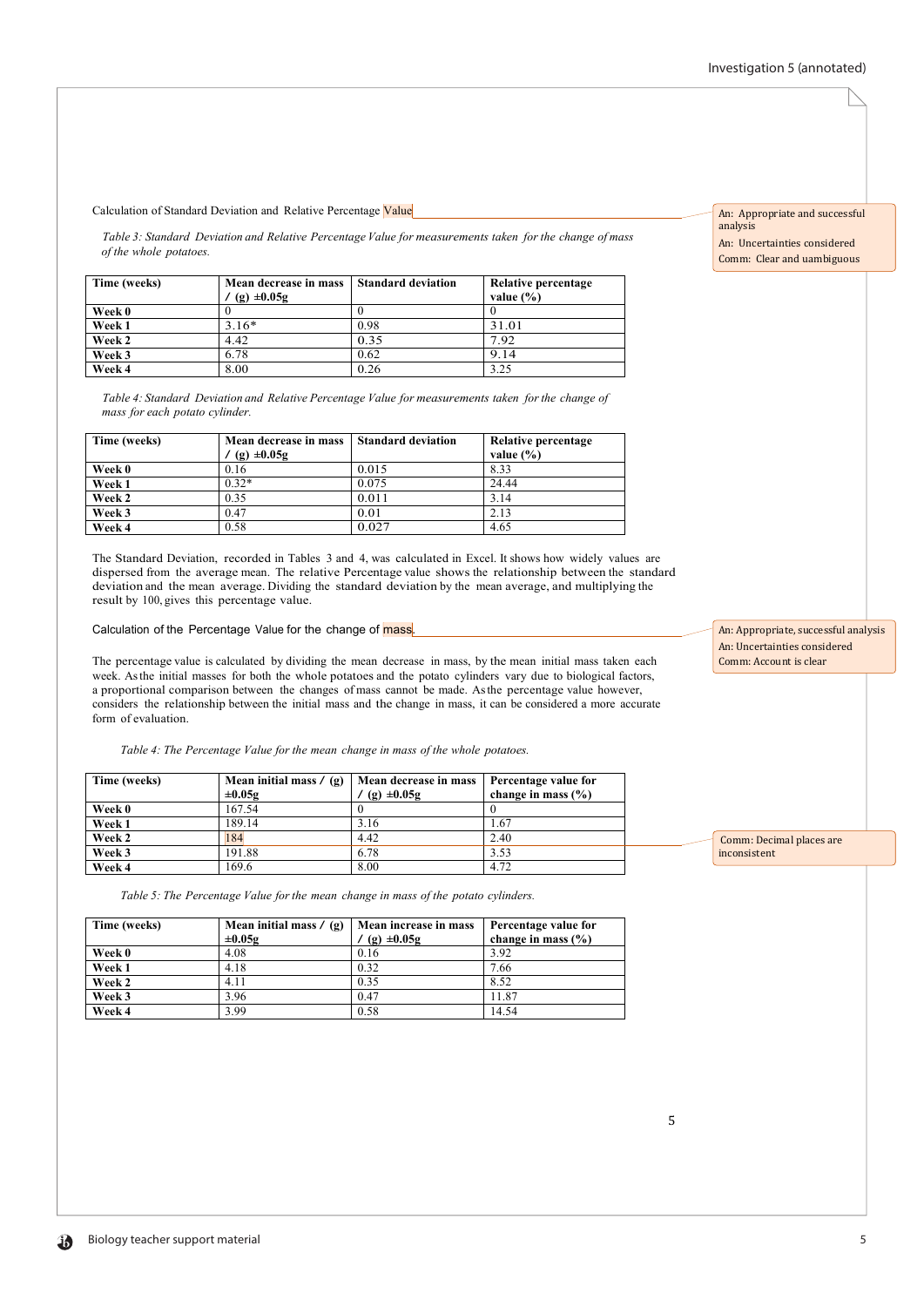

*Graph 1: Percentage Value for the mean change in mass of whole potatoes over a period of 5 weeks.*

Graphs in general:

An: Analysis is satisfactory Comm: Curve plus trend line given. Comm: Conventions followed An: Uncertainties given through scatter on the trend line.

Comm: Titles comprehensible

Ev: Anomalous results considered

*Graph 2: Percentage Value for the mean change in mass of potato cylinders when put into water for 90 minutes, over a periodof 5 weeks.*



## Anomalous Results

Through graphs 1 and 2, it can be seen that the data point for the percentage value calculated of both the whole potatoes and the potato cylinders, in the first week, do not fit to the general trend and therefore lie offthe predicted line of the graph. When looking back at the raw data collected for the change in mass ofthe whole potatoes as well as the cylinders, it is noticeable that the results taken from Potato D in Week 1, do not fit into the general pattern of results, as they are higher. This is clearly supported by tables 3 and 4, by the standard deviation and relative percentage value.

Through the relative percentage value, the spread of the data can be compared, asit shows the relationship between the standard deviation and the mean average.When the standard deviation is less than 33% of the mean, it can be considered small, meaning the values are close together.Asillustrated in tables 3 and 4, the relative percentage value for all measurements, lie below 33%. However, it is noticeable that the calculations taken for Week 1, give a higher relative percentage value than those of any other week. As pointed out in table 3,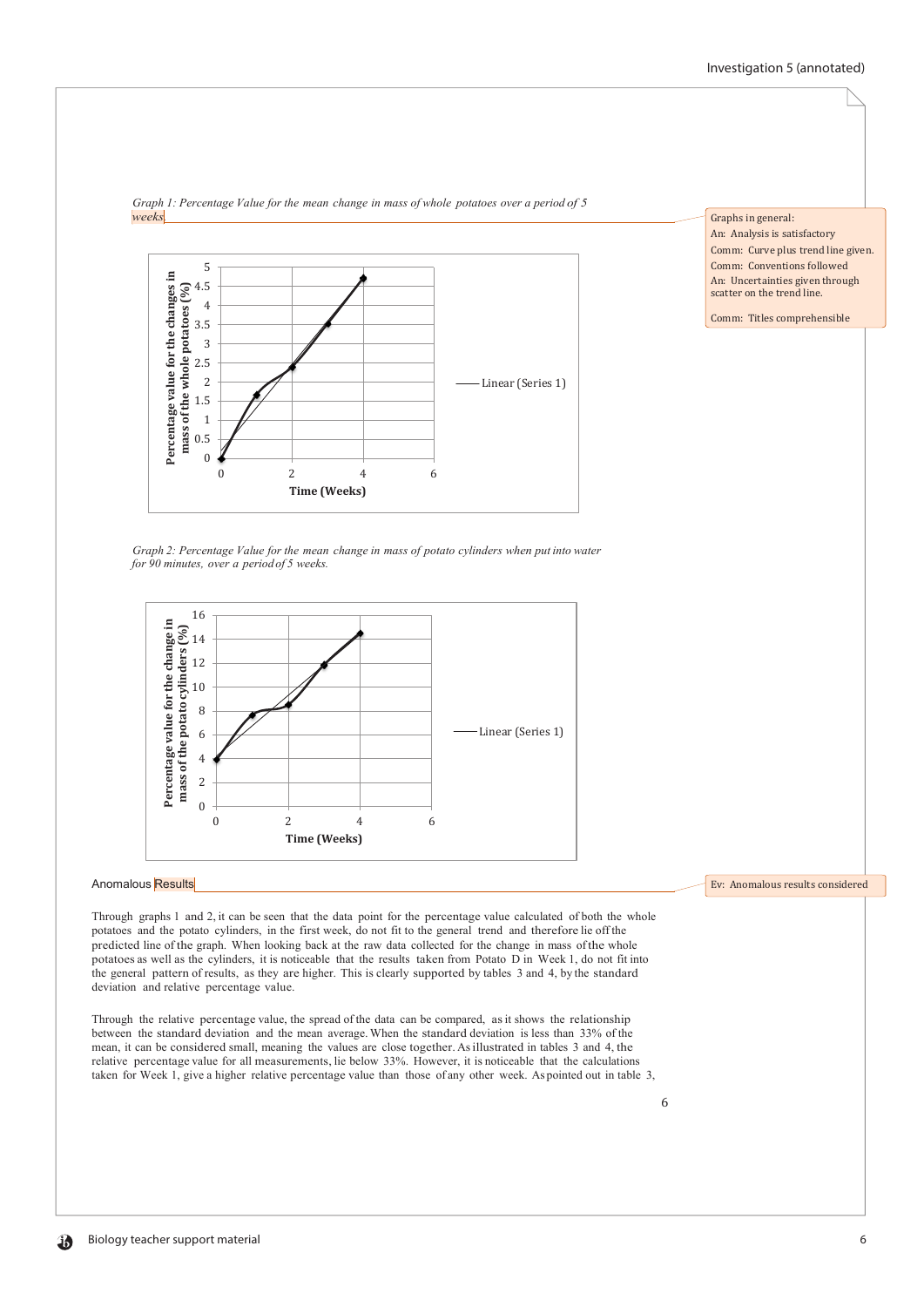a value of 31.01%, lies just under 33%, meaning that the data is quite spread out. The same can be said for the results taken for the potato cylinders in Week 1, which have a percentage value of 23.44%.

This led me to look back at the raw data collected in Week 1 and eliminate the measurements taken from Potato D. These results are marked with a  $*,$  to indicate that they are anomalous and should not be included in the calculations. Tables 6 and 7, show repeated calculations of the percentage value for the change in mass of the whole potatoes and potato cylinders, in which the anomalous data from Potato <sup>D</sup> in week 1had been left out.

*Table 6: The Percentage Value for the mean change in mass of the whole potato in Week 1, excluding the anomalous result {Potato D).*

| Time (weeks) | $\pm 0.05$ g | Mean initial mass $\ell$ (g)   Mean decrease in mass   Percentage value for<br>/ (g) $\pm 0.05g$ | change in mass $(\% )$ |
|--------------|--------------|--------------------------------------------------------------------------------------------------|------------------------|
| Week 1       | 190.25       |                                                                                                  | l.45                   |

Table 7: The Percentage Value for the mean change in mass of the potato cylinders in Week 1, excluding the *anomalous result {Potato D).*

| Time (weeks) | Mean initial mass $/(g)$ Mean increase in mass<br>$\pm 0.05$ g | $(g) \pm 0.05g$ | <b>Percentage value for</b><br>change in mass $(\% )$ |
|--------------|----------------------------------------------------------------|-----------------|-------------------------------------------------------|
| Week 1       | 4.19                                                           | 0.28            | 6.68                                                  |

*Table 8: Standard Deviation and Relative Percentage Value for measurements taken for the change of mass of the whole potatoes in Week 1, excluding the anomalous result (Potato D)*

| Time (weeks) | Mean decrease in mass Standard deviation<br>$(g) \pm 0.05g$ |      | <b>Relative Percentage</b><br>Value $(\% )$ |
|--------------|-------------------------------------------------------------|------|---------------------------------------------|
| Week 1       | 2.75                                                        | 0.41 | 14.91                                       |

*Table 9: Standard Deviation and Relative Percentage Value for measurements taken for the change of mass of the potato cylinders in Week 1, excluding the anomalous result (Potato D)*

| Time (weeks) | Mean decrease in mass   Standard deviation<br>$(g) \pm 0.05g$ |       | <b>Relative Percentage</b><br>Value $(\% )$ |
|--------------|---------------------------------------------------------------|-------|---------------------------------------------|
| Week 1       | 0.28                                                          | 0.022 | 7.86                                        |

The decrease of the relative percentage value from  $31.0\frac{1}{10}$  to  $14.9\frac{1}{10}$ , for the whole potatoes in Week 1, and from 23.44% to 7.89% for the cylinders, verifies that Potato D was an anomalous result. The new processed data for Week 1, is a lot closer to the mean and therefore more reliable.

Graph 3: Percentage Value for the mean change in mass of whole potatoes, over a period of 5 weeks, *excluding the anomalous result.*



7

Comm: The significance of this could have been given briefly earlier in the report.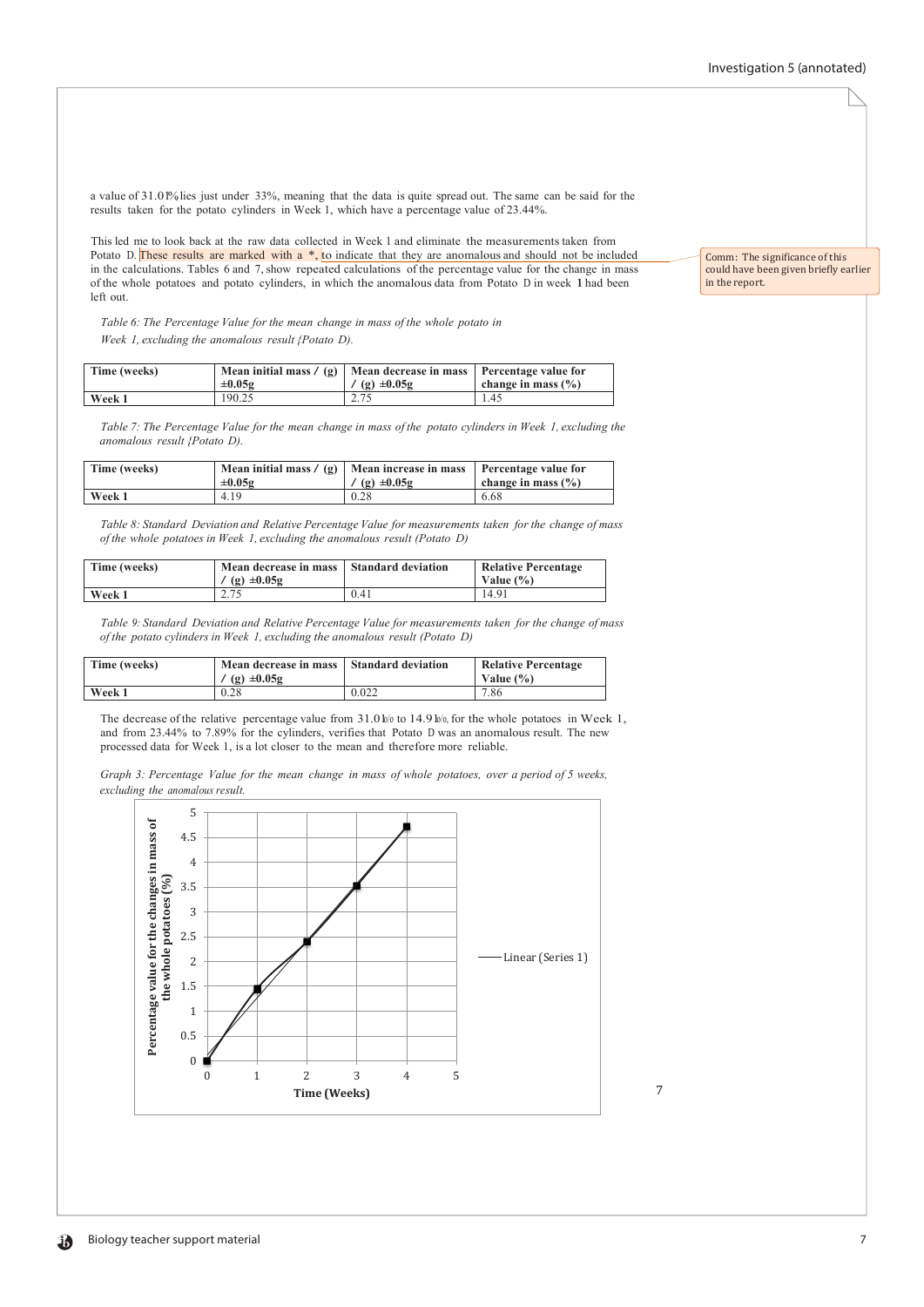

*Percentage Value for the mean change in mass of the potato cylinders when put into water for 90 minutes, over a period of 5 weeks, excluding the anomalous result.*

#### Conclusion

As Graph 3 demonstrates, over a period of five weeks, the mean average percentage change in mass of a whole potato followed a more or less linear upward trend. Starting at an average weight of 167.54g, a percentage of 4.72% was approximately lost over a period of five weeks. As illustrated on Graph 3, this was a gradual decrease.

When looking at Graph 4, it can be seen that the potato cylinders also follow a linear upward trend of percentage change in mass. This graph however represents how much weight the potato cylinders gained when put into water for 1.5 hours. It can be seen that while the potatoes, investigated in Week 0, only gained an average of 3.92% of their mass, potatoes, which had been left until Week 4, gained 14.54%. Asthe percentage change gradually increased over time, it is indicated that the longer the potatoes were left in the incubator, the more water could be reabsorbed by the potato cylinders, when placed into a water filled beaker.

Comparing the data collected for the change in mass ofthe whole potatoes to the change in mass of the potato cylinders, it can be said that as the whole potatoes became lighter, the change of mass of the potato cylinders increased. This can be explained by the concept of osmosis. When the potatoes were placed into the incubator, the concentration of waterin the air was lower than the **concentration** of water inside the cell cytoplasm causing the water to gradually pass though the partially permeable membrane of the potato cells along the concentration gradient. The loss of water from the potato cells gradually caused a loss of turgor pressure, making the cells flaccid and thus the potato softer. This is supported by the collected data because the loss of water from the potato cells also caused a decrease in mass.

The investigation of change in mass of the potato cylinders after being placed into a beaker of water for 1.5 hours, supports the fact that the loss of water through osmosis is responsible for the softening of potatoes over a period of time. As my results show, the percentage increase of mass of the potato cylinders rose steadily, indicating that in increasing amount of water was absorbed per week. This demonstratesthat the potato cells, which were left for a longer period of time and thus lost more water through osmosis, had a greater potential in reabsorbing the water again as the concentration gradient between the water in the beaker and the inside of the cells was steeper. The potatoes, which were only left for a short length of time, for example those in Week 0, were still turgid and therefore, when placed into the beaker, not as much water moved into the cells through osmosis, resulting in an increase of only 3.92%.

An: The rates could have been calculated and compared though the % change is compared.

An: Successful interpretation

Ev: Relevant conclusion

Ev: Would have been better to say more turgid

Ev: Considers the results in a scientific context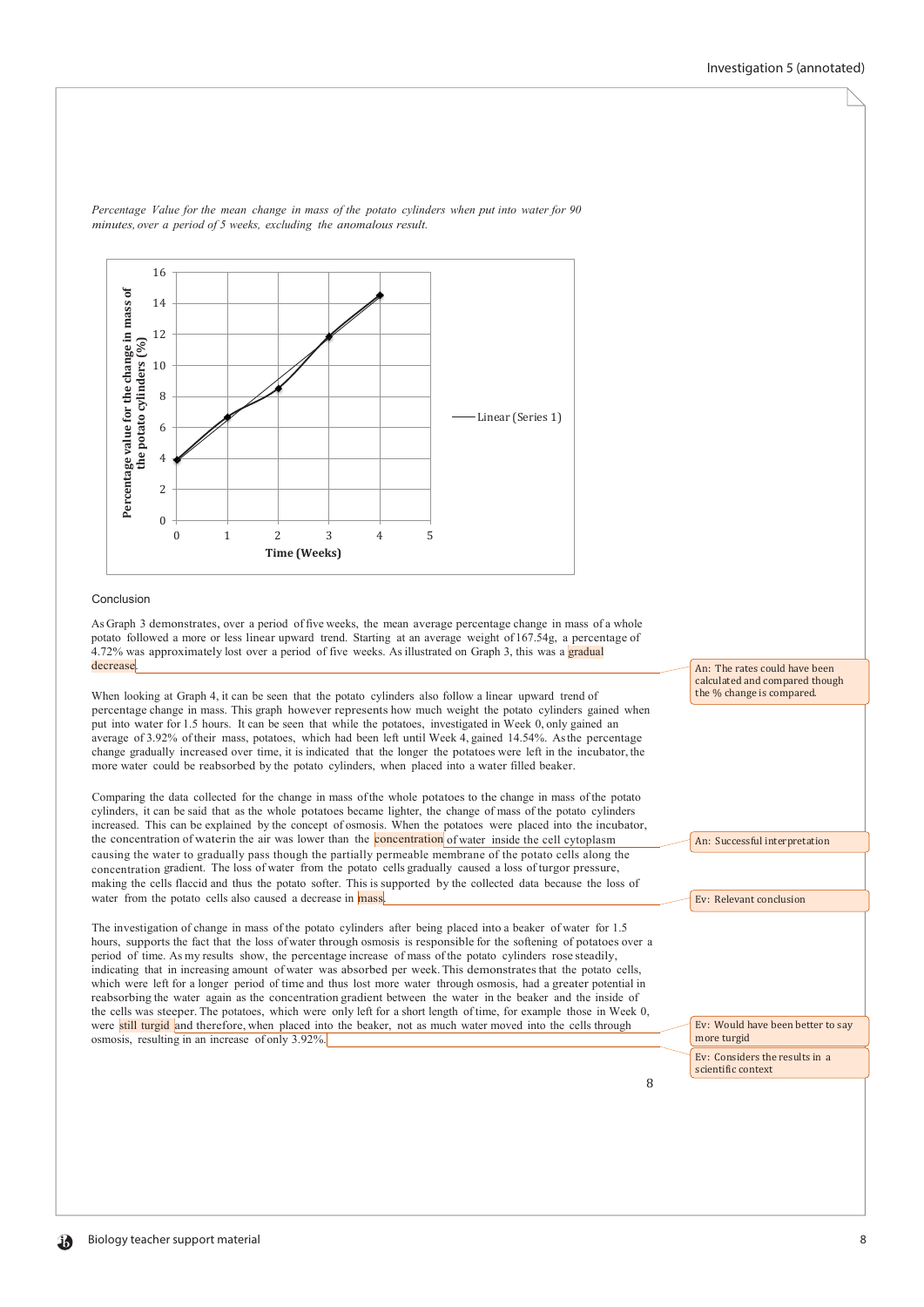### Investigation 5 (annotated)